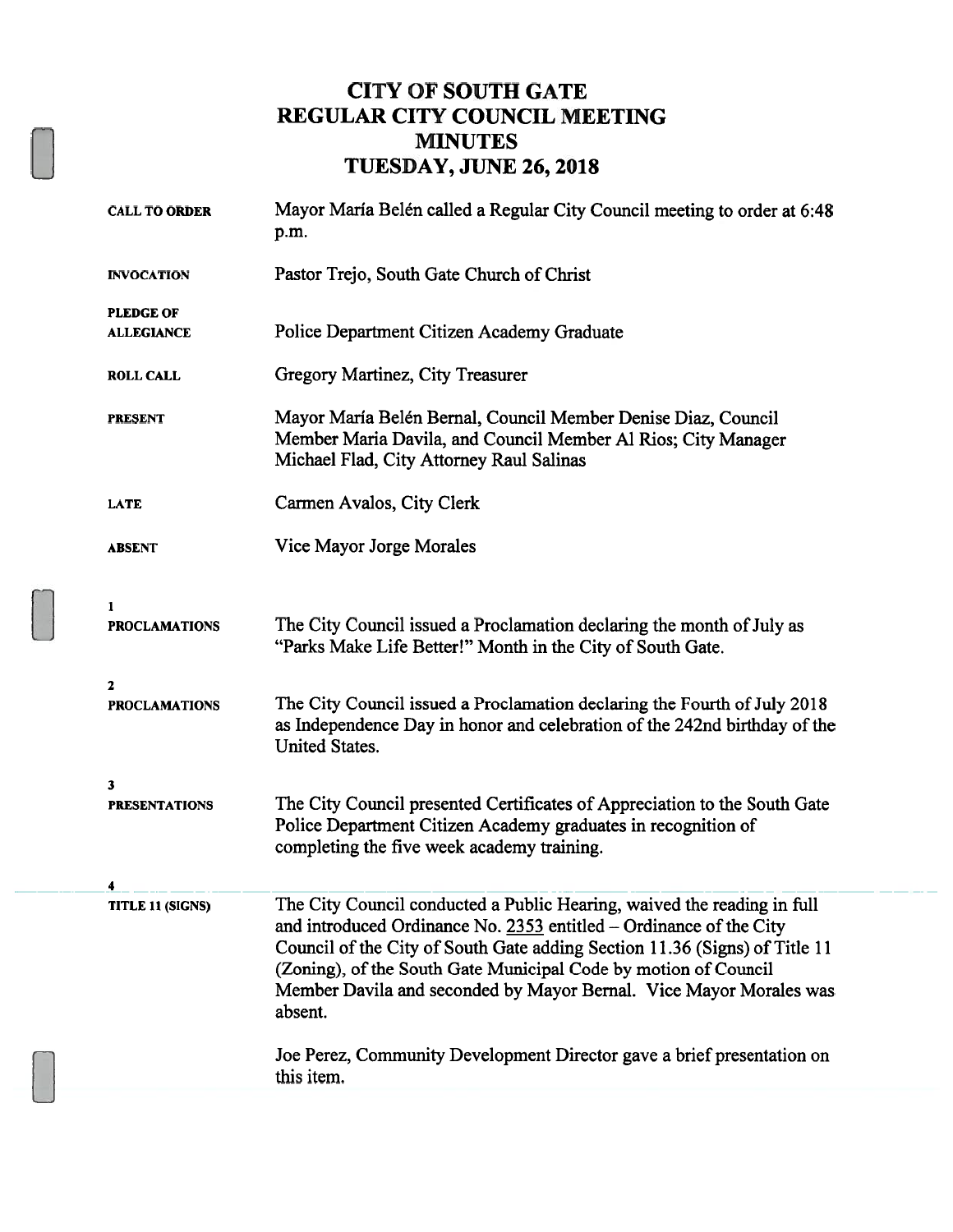4 TITLE 11 (SIGNS)

CONT'D Mayor Bernal opened the public hearing.

Virginia Johnson, 5751 McKinley Avenue is happy that the City prohibits the flags and inflatables that block the sidewalk and is hoping that the City prohibits flashing signs.

Mayor Bernal asked if anyone else in the audience wishes to speak on this item. Seeing no one step forward; Mayor Bemal closed the public hearing.

Mayor Bemal stated that our current ordinance prohibits the flashing signs and this new ordinance keeps that regulation. She asked if businesses that are currently in violation receive notices so they know to correct it.

Mr. Perez responded that they would have due process and we would go through our standard noticing procedure.

Council Member Davila asked if there is a citation process for people who put up paper signs on posts advertising for events.

Mr. Perez responded that there is an administrative citation process but the challenge with that is finding those that are doing it. You need some evidence of who is posting the signs before a citation can be issued. Many of the posters have phone numbers and not addresses.

Art Cervantes, Public Works Director stated that at this time the crews are just removing them and not investigating the signs for the purpose of issuing citations.

5 SAFETY &

----- --

ENVIRONMENTAL The City Council conducted a Public Hearing and adopted Resolution No. 7819 entitled – Resolution of the City Council of the City of South Gate adopting the updated Local Hazard Mitigation Plan, describing the City's efforts to prepare for and respond to emergencies by motion of Mayor Bernal and seconded by Council Member Davila. Vice Mayor<br>— --- Morales was absent.

> Aaron Pfannenstiel from Placeworks provided a presentation about the Local Hazard Mitigation Plan.

Mayor Bemai opened the Public Hearing and asked if anyone else in the audience wishes to speak on this item. Seeing no one step forward; Mayor Bernal closed the public hearing.

Council Member Rios asked if there have been any significant enhancements to this Plan from the last one.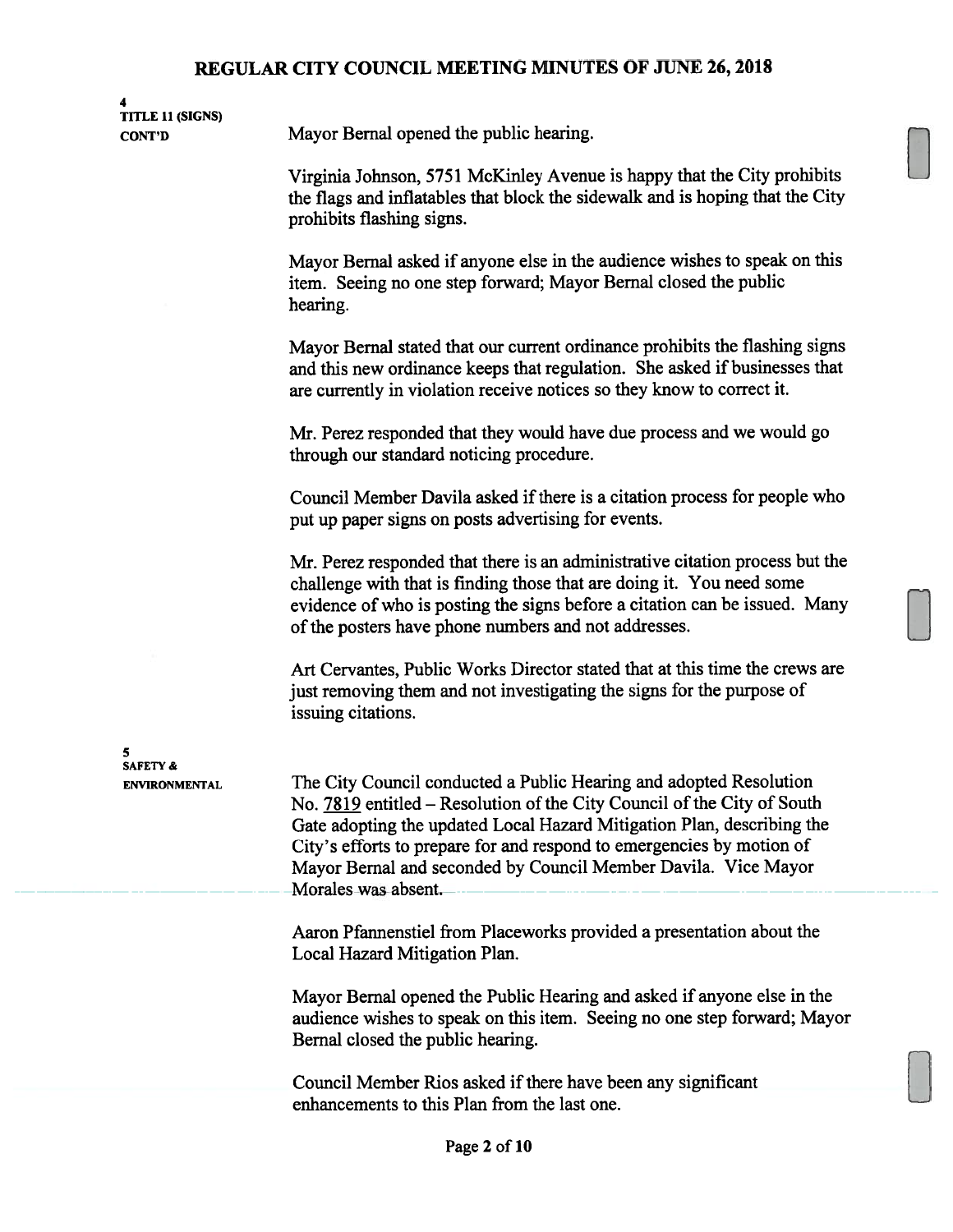| 5<br><b>SAFETY &amp;</b><br>ENVIRONMENTAL<br>CONT'D | Mr. Pfannenstiel responded that we made sure that it was easy to<br>understand and what activities the City has available to take. We made<br>sure that this document can mitigate into Staff's everyday activity.                                                                                                                                                          |  |
|-----------------------------------------------------|-----------------------------------------------------------------------------------------------------------------------------------------------------------------------------------------------------------------------------------------------------------------------------------------------------------------------------------------------------------------------------|--|
| <b>DEVIATE FROM</b><br>THE AGENDA                   | At this time, there being no objections, Mayor Bernal stated that item 19<br>and item 25 would be considered out of its regular agenda order.                                                                                                                                                                                                                               |  |
| 19<br><b>MASTER PLAN</b>                            | The City Council approved 1, 2, and 3 as amended by motion of Mayor<br>Bernal and seconded by Council Member Davila. Vice Mayor Morales<br>was absent.                                                                                                                                                                                                                      |  |
|                                                     | 1)<br>Approved the draft report for the Parks & Recreation Master Plan<br>ten-year update; and                                                                                                                                                                                                                                                                              |  |
|                                                     | 2)<br>Adopted the additional recommendations by the Parks &<br>Recreation Commission as included in the report; and                                                                                                                                                                                                                                                         |  |
|                                                     | 3)<br>Directed staff to explore local funding options such as a local<br>Parks bond measure and the implementation of a Quimby<br>Ordinance and return with recommendations for consideration by<br>the City Council.                                                                                                                                                       |  |
|                                                     | <b>AMENDMENT:</b><br>Amend the Parks & Recreation Master Plan to<br>include the restoration of the Boy Scout Huts instead of the construction of<br>a new youth leadership lodge. Staff will come back to City Council with<br>recommendations for restoring the Boy Scout Huts and research various<br>funding sources including funding sources for Historical Landmarks. |  |
| 25<br><b>SCHOOL ISSUES</b>                          | The City Council authorized staff to prepare a letter on behalf of the entire<br>Council to the Los Angeles Unified School District opposing the proposed<br>co-location of elementary students at South East High School and                                                                                                                                               |  |
|                                                     | requesting further information regarding this matter by motion of Mayor<br>Bernal and seconded by Council Member Davila. Vice Mayor Morales<br>was absent.                                                                                                                                                                                                                  |  |
| <b>COMMENTS FROM</b><br><b>THE AUDIENCE</b>         | Bridget Carbajal, invited everyone to attend the upcoming Relay for Life<br>on July 21, 2018 at South Gate Park.                                                                                                                                                                                                                                                            |  |
|                                                     | Oscar Bardales, 4216 Firestone Boulevard spoke on the Firestone<br>Boulevard Project and the parking issues for the businesses.                                                                                                                                                                                                                                             |  |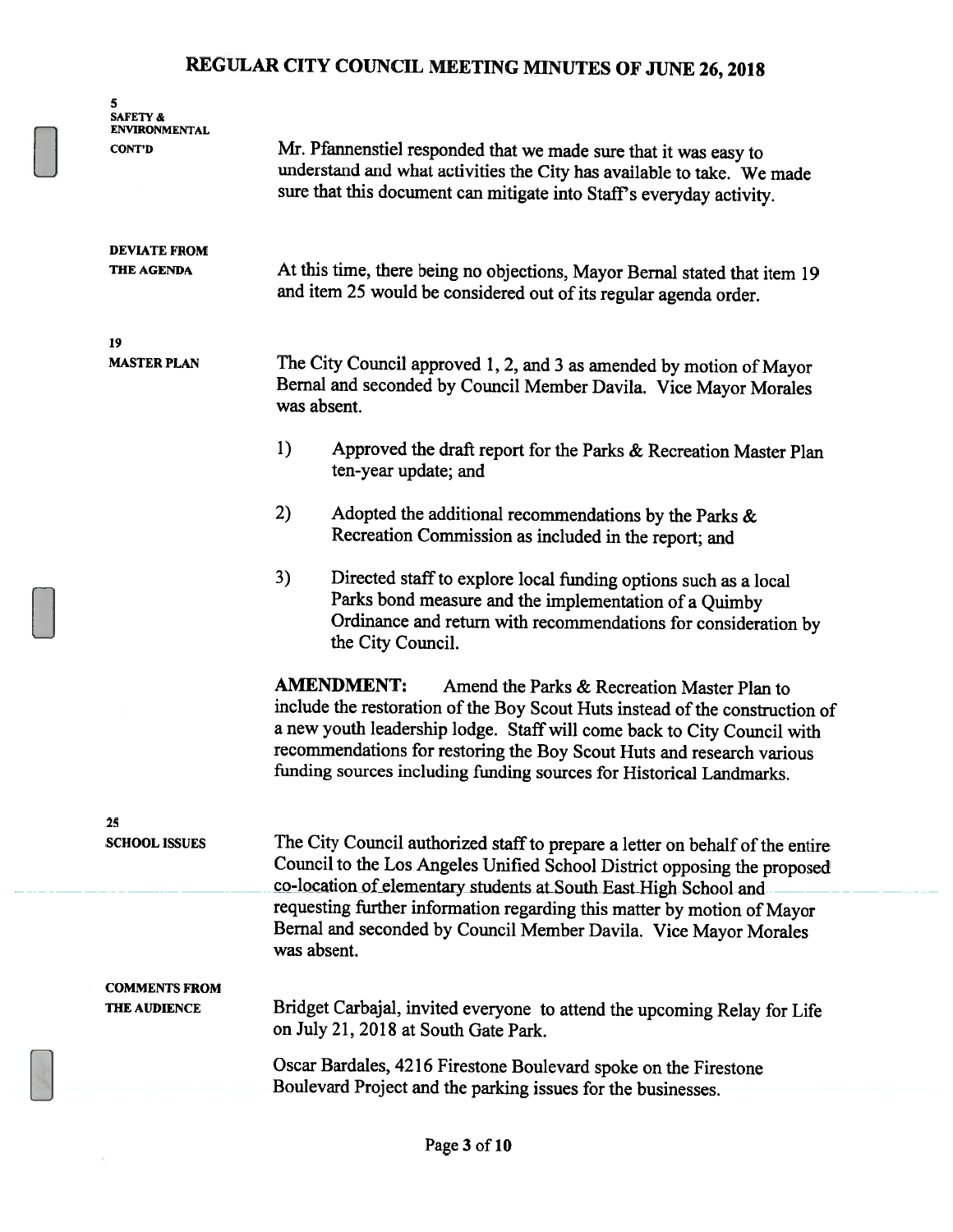| Antonio Carrillo requested that something be done on Ardmore and Santa<br>Fe to Ardmore and Otis to support a walking path and beautify the area.                                                                                                                                                                                                                                                                                      |
|----------------------------------------------------------------------------------------------------------------------------------------------------------------------------------------------------------------------------------------------------------------------------------------------------------------------------------------------------------------------------------------------------------------------------------------|
| Nick Godoy, 8611 San Gabriel Avenue spoke about traffic issues around<br>the 710 onramps. He also spoke about his life and money.                                                                                                                                                                                                                                                                                                      |
| Paul Adams, reminded everyone about the July 4 <sup>th</sup> activities in the Parks.                                                                                                                                                                                                                                                                                                                                                  |
| Greg Martinez, City Treasurer spoke about the homeless meeting that took<br>place at the park. The new homeless count numbers will be released in<br>July.                                                                                                                                                                                                                                                                             |
| Council Member Diaz said that she attended both the HUB Cities and<br>Vector Control meetings. She wished everyone a happy 4 <sup>th</sup> of July.                                                                                                                                                                                                                                                                                    |
| Council Member Rios stated that he will be leaving early tomorrow to<br>attend the League of Cities meeting.                                                                                                                                                                                                                                                                                                                           |
| Council Member Davila shared that South Gate Middle School is<br>partnering with Google to help both the students and the parents be safe on<br>the internet. Eco Rapid Transit will have their summit on October 25 <sup>th-</sup><br>26th. She also attended the Council of Governments retreat on Avalon<br>with the Mayor.                                                                                                         |
| Mayor Bernal requested that staff outreach to the City of Whittier to<br>inquire about how they improved the walking path near the railroad tracks<br>and how it was funded. She stated that this was her first time attending<br>the Council of Governments retreat and strongly believed it had much<br>potential for creating a regional voice.                                                                                     |
| Agenda Items 6, 7, 8, 9, 10, 11, 12, 13, 14, 15, 16, 17, and 18 were<br>approved by motion of Council Member Davila and seconded by Mayor<br>Bernal. Vice Mayor Morales was absent. Items 12, 15, and 17 were<br>pulled for separate discussion.                                                                                                                                                                                       |
|                                                                                                                                                                                                                                                                                                                                                                                                                                        |
| The City Council waived the reading in full and adopted Ordinance No.<br>2350 entitled – Ordinance of the City Council of the City of South Gate<br>amending Chapter 11.15 (C-2 Restricted Commercial Zone) Section<br>11.15.010 (Permitted Uses) of Title 11 (Zoning), of the South Gate<br>Municipal Code to allow fitness facilities with the approval of a<br>Conditional Use Permit during consideration of the Consent Calendar. |
|                                                                                                                                                                                                                                                                                                                                                                                                                                        |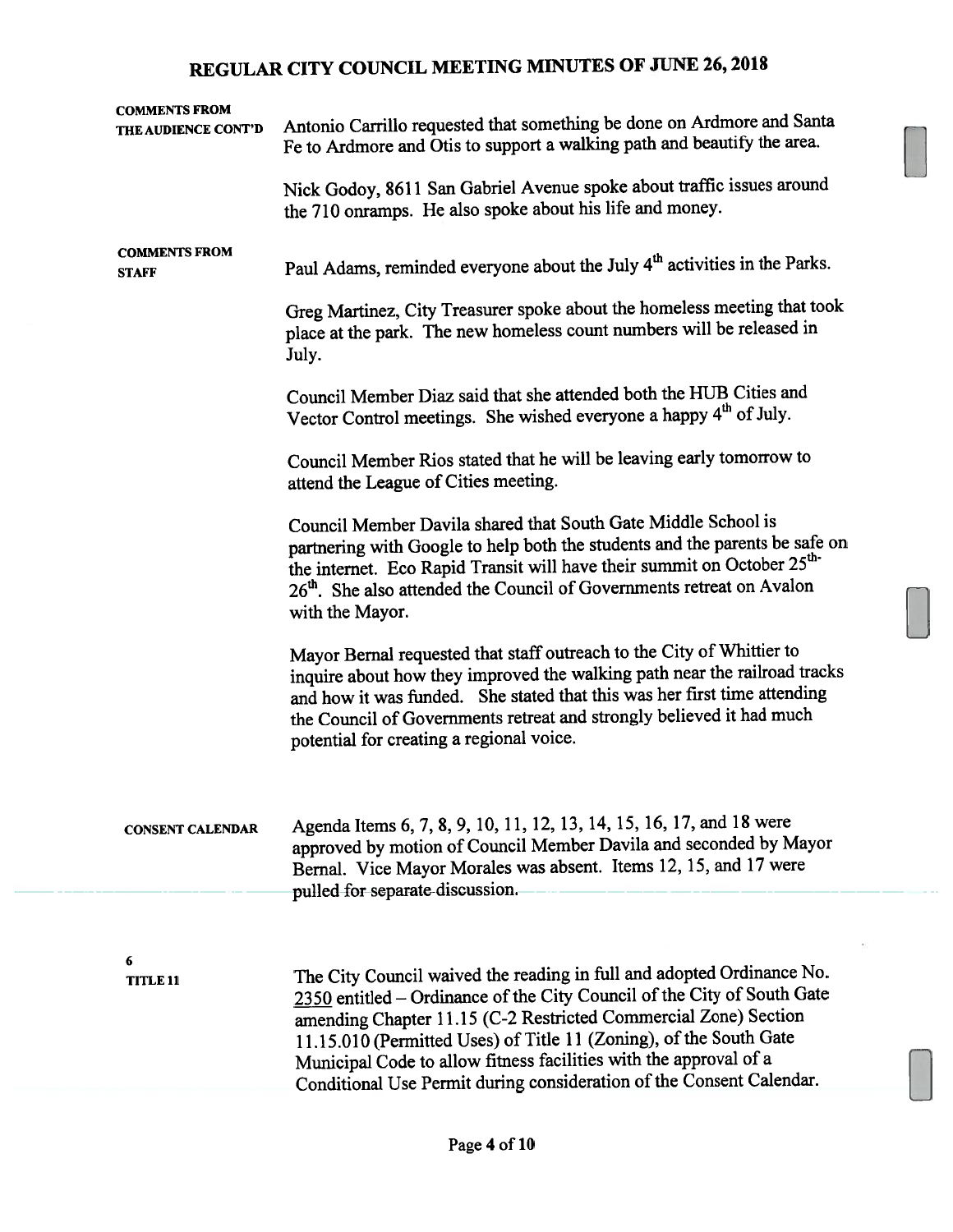| 7<br><b>TITLE 11</b>     |    | The City Council waived the reading in full and adopted Ordinance No.<br>2351 entitled – Ordinance of the City Council of the City of South Gate<br>amending Sections 11.21.030 (Land Use Permissions Tables) Table<br>11.21.-4(A) (Footnotes Commercial Industrial Zones Allowed Land Uses)<br>of Chapter 11.21 (Land Use Types) of Title 11 (Zoning), of the South<br>Gate Municipal Code during consideration of the Consent Calendar.                                                      |
|--------------------------|----|------------------------------------------------------------------------------------------------------------------------------------------------------------------------------------------------------------------------------------------------------------------------------------------------------------------------------------------------------------------------------------------------------------------------------------------------------------------------------------------------|
| 8                        |    |                                                                                                                                                                                                                                                                                                                                                                                                                                                                                                |
| <b>TITLE 7</b>           |    | The City Council waived the reading in full and adopted Ordinance No.<br>2352 entitled - Ordinance of the City Council of the City of South Gate<br>repealing Ordinance No. 2257, Title 7 (Public Safety and Morals), Chapter<br>7.76 (Residency Restrictions for Sex Offenders), in its entirety, of the<br>South Gate Municipal Code during consideration of the Consent Calendar.                                                                                                           |
| 9                        |    |                                                                                                                                                                                                                                                                                                                                                                                                                                                                                                |
| <b>ENERGY SAVINGS</b>    |    | The City Council approved A and B during consideration of the Consent<br>Calendar. Vice Mayor Morales was absent.                                                                                                                                                                                                                                                                                                                                                                              |
|                          | a. | Adopted Resolution No. 7820 entitled - Resolution of the City<br>Council of the City of South Gate consenting to inclusion of<br>properties within the City's jurisdiction in the "GSFA Community<br>Facilities District No. 2014-1 (Clean Energy)" which offers<br>financing for Renewable Energy Generation, Energy Efficiency,<br>Water Conservation and Electric Vehicle Charging Infrastructure<br>Improvements and approving associate membership in GSFA Joint<br>Powers Authority; and |
|                          | b. | Adopted Resolution No. 7821 entitled - Resolution of the City<br>Council of the City of South Gate consenting to inclusion of<br>properties within the City's jurisdiction in the "GSFA PACE<br>Program" to Finance Renewable Energy Generation, Energy and<br>Water Efficiency Improvements and Electric Vehicle Charging<br>Infrastructure and approving associate membership in GSFA Joint                                                                                                  |
|                          |    | Powers Authority.                                                                                                                                                                                                                                                                                                                                                                                                                                                                              |
|                          |    |                                                                                                                                                                                                                                                                                                                                                                                                                                                                                                |
| 10<br><b>PATH VILLAS</b> |    | The City Council approved A and B during consideration of the Consent<br>Calendar. Vice Mayor Morales was absent.                                                                                                                                                                                                                                                                                                                                                                              |
|                          | a. | Found that the project is Categorically Exempt under Section<br>15061 (b)(3)(General Rule Exemption) of the California<br><b>Environmental Quality Act; and</b>                                                                                                                                                                                                                                                                                                                                |
|                          |    |                                                                                                                                                                                                                                                                                                                                                                                                                                                                                                |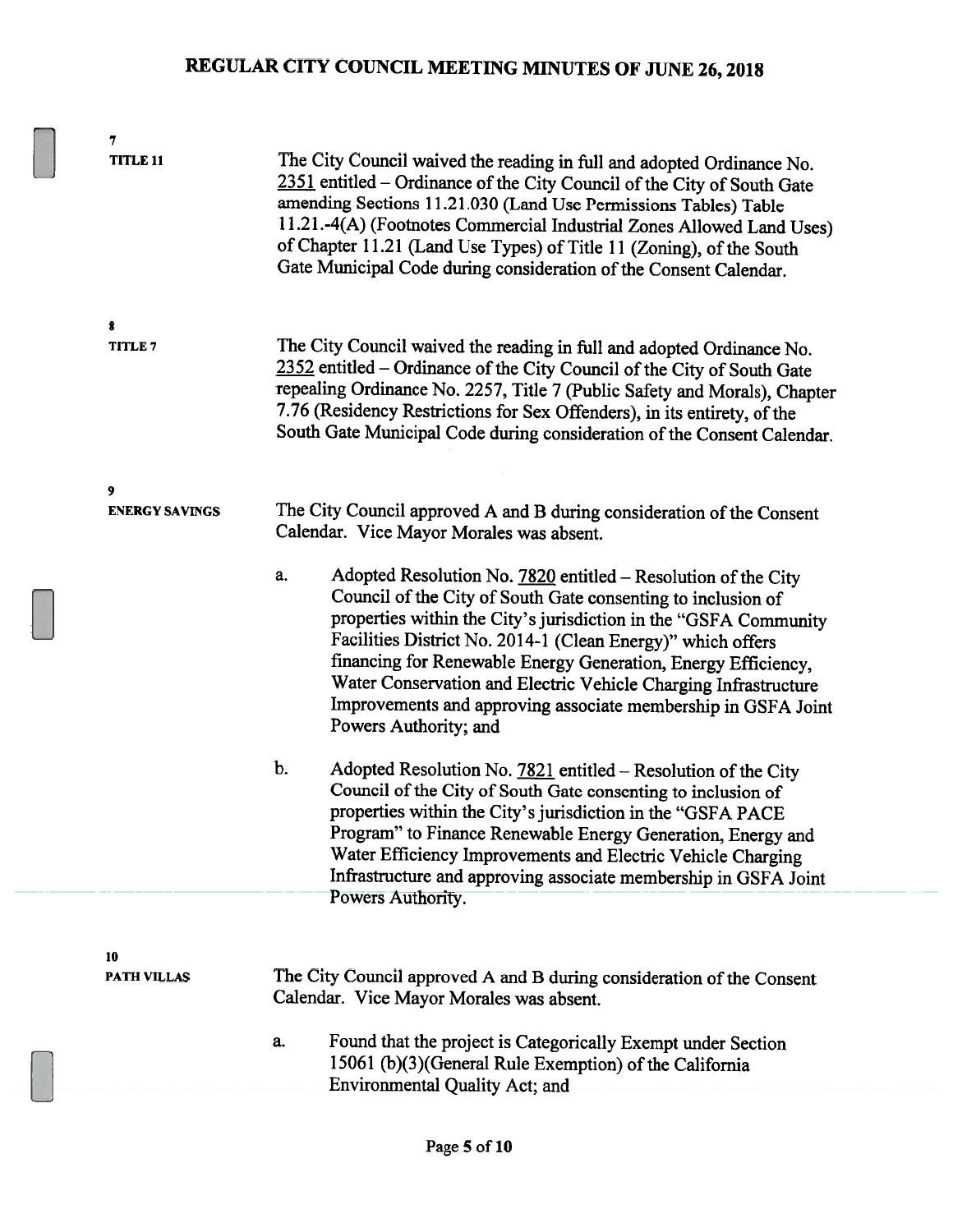| 10<br>PATH VILLAS CONT'D                                 | b. | Adopted Resolution No. 7822 entitled - Resolution of the City<br>Council of the City of South Gate approving Density Bonus<br>Housing Agreement (Contract 3448) for the Path Villas at South<br>Gate for a 60-unit supportive housing development at 5610<br>Imperial Highway. |
|----------------------------------------------------------|----|--------------------------------------------------------------------------------------------------------------------------------------------------------------------------------------------------------------------------------------------------------------------------------|
| 11<br><b>WATER ISSUES</b>                                |    | The City Council approved A and B during consideration of the Consent<br>Calendar. Vice Mayor Morales was absent.                                                                                                                                                              |
|                                                          | a. | Amendment No. 1 to Contract 3340 with SAFNA Engineering &<br>Consulting, a division of Heateflex, for project management<br>services necessary for the delivery of water system improvement<br>projects in an amount not-to-exceed \$248,000; and                              |
|                                                          | b. | Authorized the Mayor to execute Amendment No. 1 in a form<br>acceptable to the City Attorney.                                                                                                                                                                                  |
| 12<br><b>HOUSEHOLD HAZARDOUS</b><br><b>WASTE ELEMENT</b> |    | The City Council approved A, B, and C by motion of Council Member<br>Davila and seconded by Mayor Bernal. Vice Mayor Morales was absent                                                                                                                                        |
|                                                          | a. | Amendment No. 1 to Contract 2902 with WM Curbside, LLC for<br>sponsorship of a Permanent Household Hazardous Waste<br><b>Collection Facility;</b>                                                                                                                              |
|                                                          | b. | Authorized the submittal of a Permit by Rule application to the Los<br>Angeles County Certified Unified Program Agencies; and                                                                                                                                                  |
|                                                          | c. | Authorized the City Manager to execute Amendment No. 1 in a<br>form acceptable to the City Attorney.                                                                                                                                                                           |
| 13<br><b>SIDEWALK PROJECTS</b>                           |    | The City Council approved A, B, C and D during consideration of the<br>Consent Calendar. Vice Mayor Morales was absent.                                                                                                                                                        |
|                                                          | a. | Agreement (Contract 3449) with Timberline Construction, Inc.,<br>to secure funding to complete sidewalk repairs under The<br>Boulevard Project, in the amount of \$9,250;                                                                                                      |
|                                                          | b. | Authorized the Director of Public Works/City Engineer to approve<br>a change order with Griffith Company to complete the sidewalk<br>repairs under The Boulevard Project, in the amount of \$9,250;                                                                            |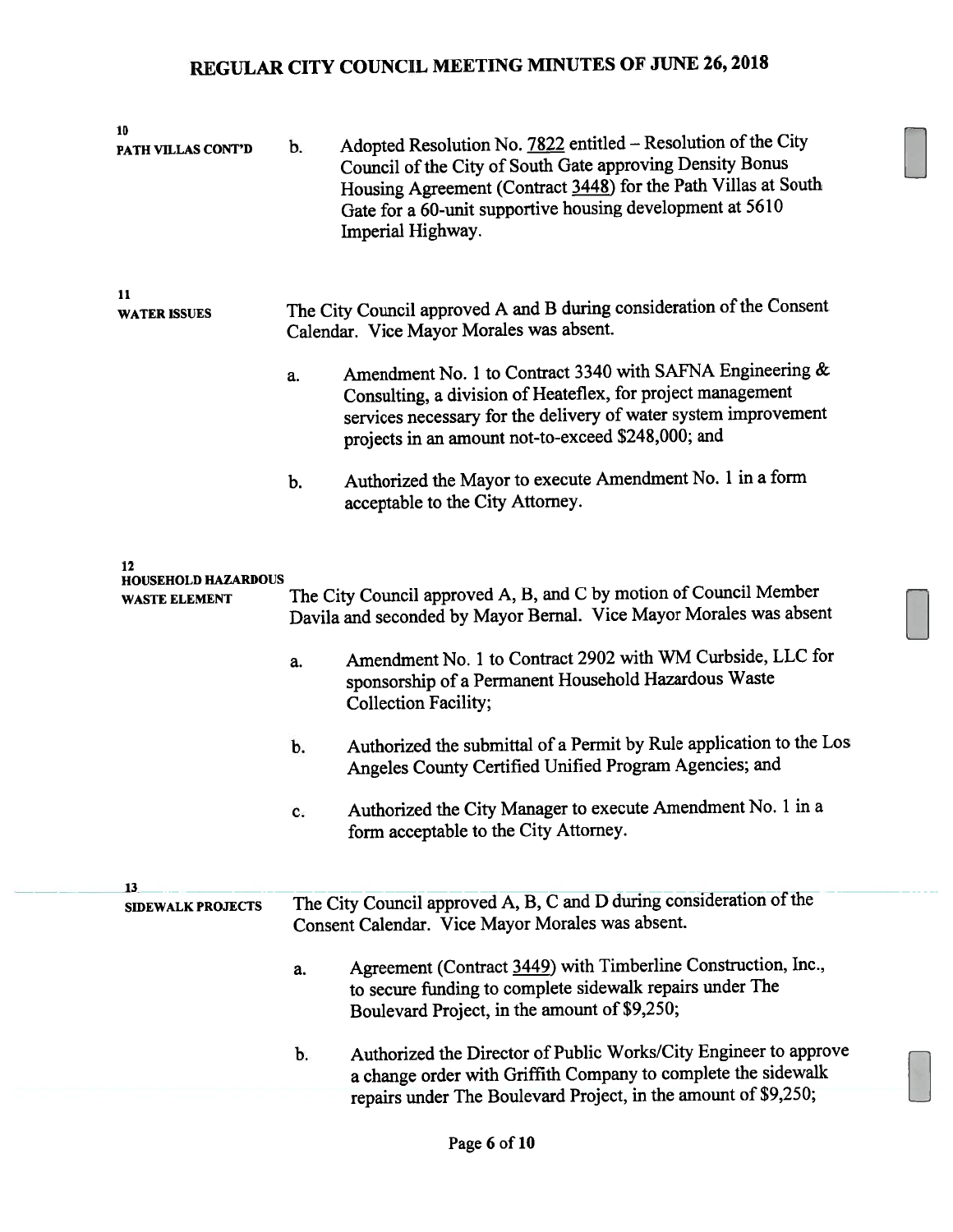| 13<br><b>SIDEWALK PROJECTS</b> |               |                                                                                                                                                                                                                                                                                                                          |
|--------------------------------|---------------|--------------------------------------------------------------------------------------------------------------------------------------------------------------------------------------------------------------------------------------------------------------------------------------------------------------------------|
| <b>CONT'D</b>                  | c.            | Appropriated the \$9,250 to be received from Timberline<br>Construction, Inc. to The Boulevard Project (Account No. 31 1<br>790-31-9447); and                                                                                                                                                                            |
|                                | d.            | Authorized the City Manager to execute the Agreement in a form<br>acceptable to the City Attorney.                                                                                                                                                                                                                       |
| 14<br><b>TECHNOLOGY</b>        |               |                                                                                                                                                                                                                                                                                                                          |
| <b>MASTER PLAN</b>             |               | The City Council approved A and B during consideration of the Consent<br>Calendar. Vice Mayor Morales was absent.                                                                                                                                                                                                        |
|                                | a.            | Professional Services Agreement (Contract 3450) with ClientFirst<br>Technology Consulting to perform an assessment of the City's<br>current information services operations and technology<br>infrastructure and to develop a 5-Year Information Technology<br>Master Plan, in the not to-exceed amount of \$59,948; and |
|                                | $\mathbf b$ . | Authorized the Mayor to execute an agreement with ClientFirst<br>Technology Consulting in a form acceptable to the City Attorney.                                                                                                                                                                                        |
| 15<br><b>FACILITY</b>          |               |                                                                                                                                                                                                                                                                                                                          |
| MAINTENANCE                    |               | The City Council approved A, B, and C by motion of Council Member<br>Rios and seconded by Mayor Bernal. Vice Mayor Morales was absent.                                                                                                                                                                                   |
|                                | a.            | Approved a maintenance agreement (Contract 3451) with<br>Merchants Building Maintenance to provide Custodial and<br>Maintenance Services for the City facilities for a three-year term<br>not-to exceed the amount of \$693,267 (\$231,089 annually); and                                                                |
|                                | $b$ .         | Appropriated \$40,761 from the undesignated general fund reserve<br>to the Facility Maintenance Account (Account No. 100-710-12<br>6702) as necessary to fully fund the first year of the contract<br>amount; and                                                                                                        |
|                                | C.            | Authorized the Mayor to execute the Agreement in a form<br>acceptable to the City Attorney.                                                                                                                                                                                                                              |
| 16<br><b>STRATGIC PLAN</b>     |               | The City Council considered approving the revised Comprehensive                                                                                                                                                                                                                                                          |
|                                |               | Economic Development Strategy Plan during consideration of the Consent<br>Calendar. Vice Mayor Morales was absent.                                                                                                                                                                                                       |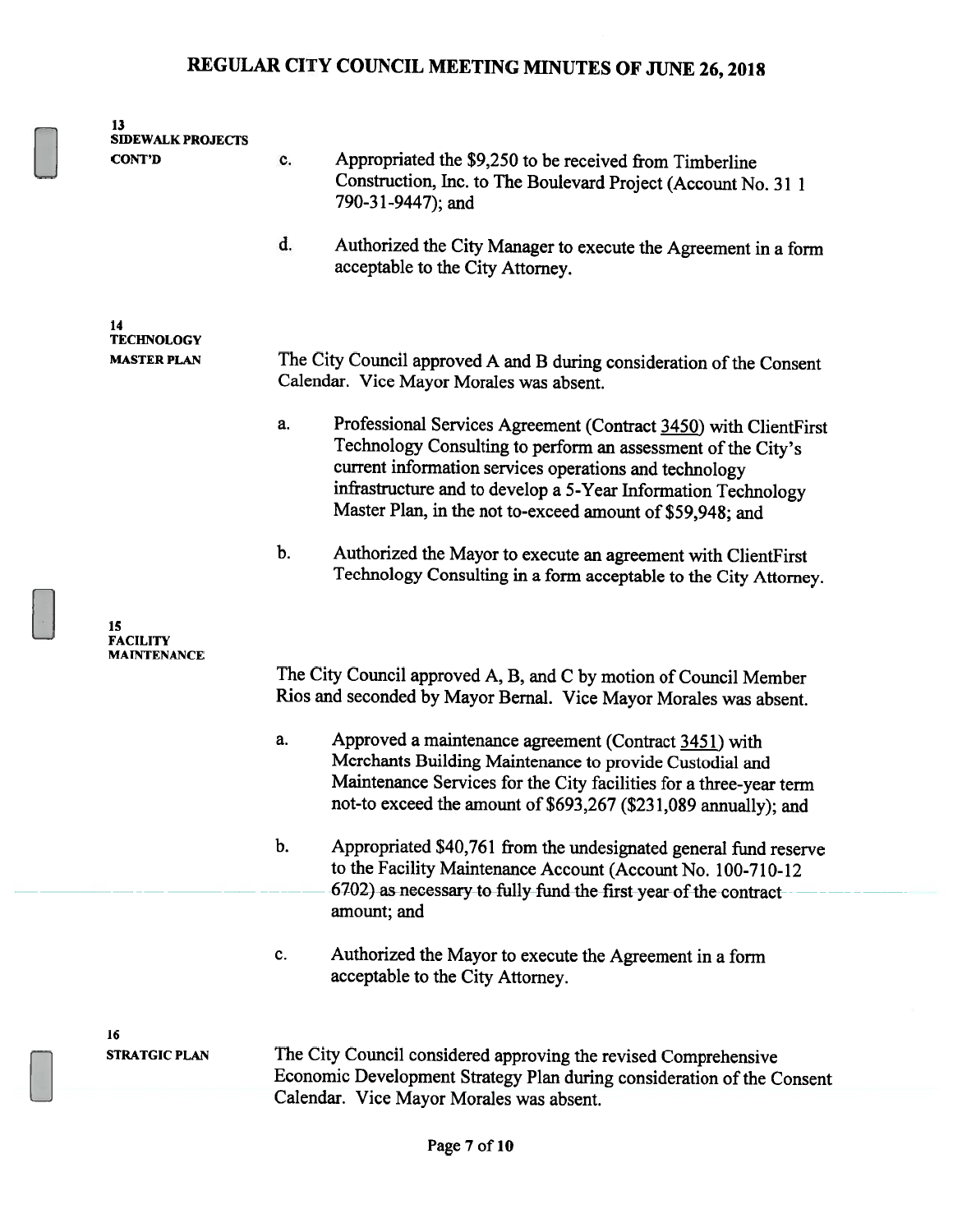| 17<br><b>MOU SGPMMA</b>      | The City Council will consider approving a Side Letter of Agreement with<br>the South Gate Professional and Mid-Management Association                                                                                              |
|------------------------------|-------------------------------------------------------------------------------------------------------------------------------------------------------------------------------------------------------------------------------------|
|                              | This item was continued to the City Council Meeting of July 10, 2018.                                                                                                                                                               |
| 18<br><b>MINUTES</b>         | The City Council considered approved A and B during consideration of<br>the Consent Calendar. Vice Mayor Morales was absent.                                                                                                        |
|                              | a. Approved the Special Meeting minutes of May 4, 2018; and                                                                                                                                                                         |
|                              | b. Approved the Special and Regular Meeting minutes of May 22, 2018.                                                                                                                                                                |
| 20<br><b>STREET SWEEPING</b> | The City Council considered:                                                                                                                                                                                                        |
|                              | Receiving and filing a presentation from the Director of Public<br>a.<br>Works/City Engineer on the results of the Street Sweeping<br><b>Evaluation Project Report; and</b>                                                         |
|                              | Approving "Alternative No. 2 - Outsourcing the Street Sweeping<br>b.<br>Program" and authorize the Director of Public Works/City<br>Engineer to procure a contract for street sweeping services starting<br>in Fiscal Year 2018/19. |
|                              | This item was continued to the City Council Meeting of July 10, 2018 by<br>motion of Mayor Bernal and seconded by Council Member Davila. Vice<br>Mayor Morales was absent.                                                          |
| 21<br><b>CITY COUNCIL</b>    | The City Council considered:                                                                                                                                                                                                        |
|                              | Selecting a color scheme for the new City logo and tagline to begin<br>a.<br>the City's branding initiative;                                                                                                                        |
|                              | Providing direction on the roll out plan for the new City logo; and<br>b.                                                                                                                                                           |
|                              | Authorizing the City Attorney to file the trademark application for<br>c.<br>the new City logo and tagline.                                                                                                                         |
|                              | This item was continued to the City Council Meeting of July 10, 2018 by<br>motion of Mayor Bernal and seconded by Council Member Davila. Vice<br>Mayor Morales was absent.                                                          |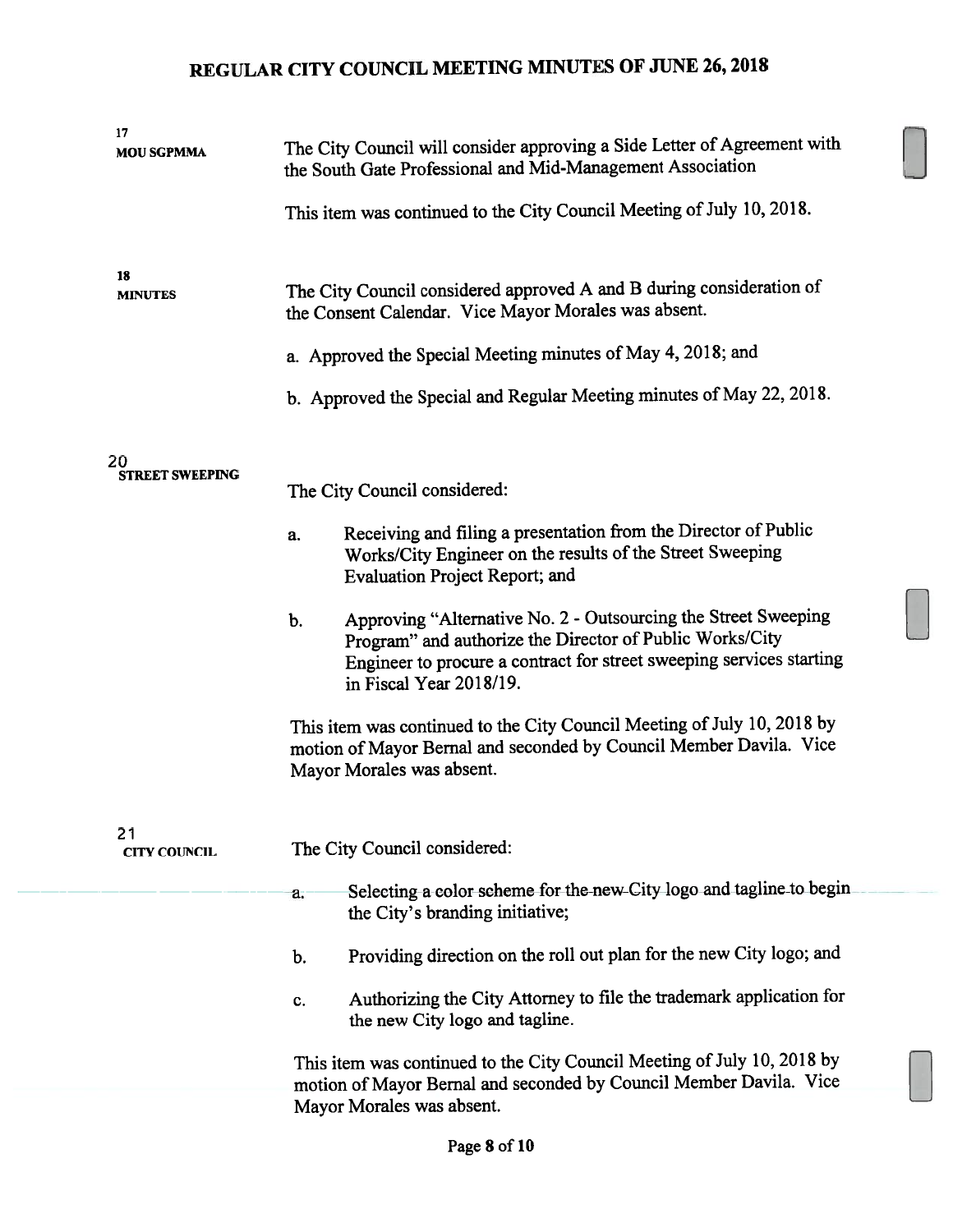| 22<br><b>PRESENTATIONS</b> | The City Council considered providing staff with direction regarding the<br>proposed Home Recognition Program.                                                             |
|----------------------------|----------------------------------------------------------------------------------------------------------------------------------------------------------------------------|
|                            | This item was continued to the City Council Meeting of July 10, 2018 by<br>motion of Mayor Bernal and seconded by Council Member Davila. Vice<br>Mayor Morales was absent. |
| 23<br>CITY COUNCIL         | The City Council considered discussing and providing input on the<br>following strategic planning topics:                                                                  |
|                            | a. City Council expectations of staff;                                                                                                                                     |
|                            | b. How the City Council works together; and                                                                                                                                |
|                            | c. City Council goals for Fiscal Year 2018/19.                                                                                                                             |
|                            | This item was continued to the City Council Meeting of July 10, 2018 by<br>motion of Mayor Bernal and seconded by Council Member Davila. Vice<br>Mayor Morales was absent. |
| 24<br><b>BUDGET</b>        | The City Council considered authorizing the carryover of unspent budget<br>appropriations from FY 2016/17 to FY 2017/18 for the funds detailed in<br>Exhibit A.            |
|                            | This item was continued to the City Council Meeting of July 10, 2018 by<br>motion of Mayor Bernal and seconded by Council Member Davila. Vice<br>Mayor Morales was absent. |
| 26<br><b>WARRANTS AND</b>  |                                                                                                                                                                            |
| <b>CANCELLATIONS</b>       | The City Council approved the Warrants and Cancellations for June 26,<br>2018 by motion of Council Auditor Davila and seconded by Mayor                                    |
|                            | Bernal.                                                                                                                                                                    |
|                            | Total of Checks:<br>\$1,591,954.70<br>Voids:<br>(\$<br>2,875.79)                                                                                                           |
|                            | Total of Payroll Deductions:<br>\$337,366.37<br><b>Grand Total:</b><br>\$1,251,712.54                                                                                      |
|                            | Cancellations: 77661, 77810, 77864                                                                                                                                         |
|                            |                                                                                                                                                                            |